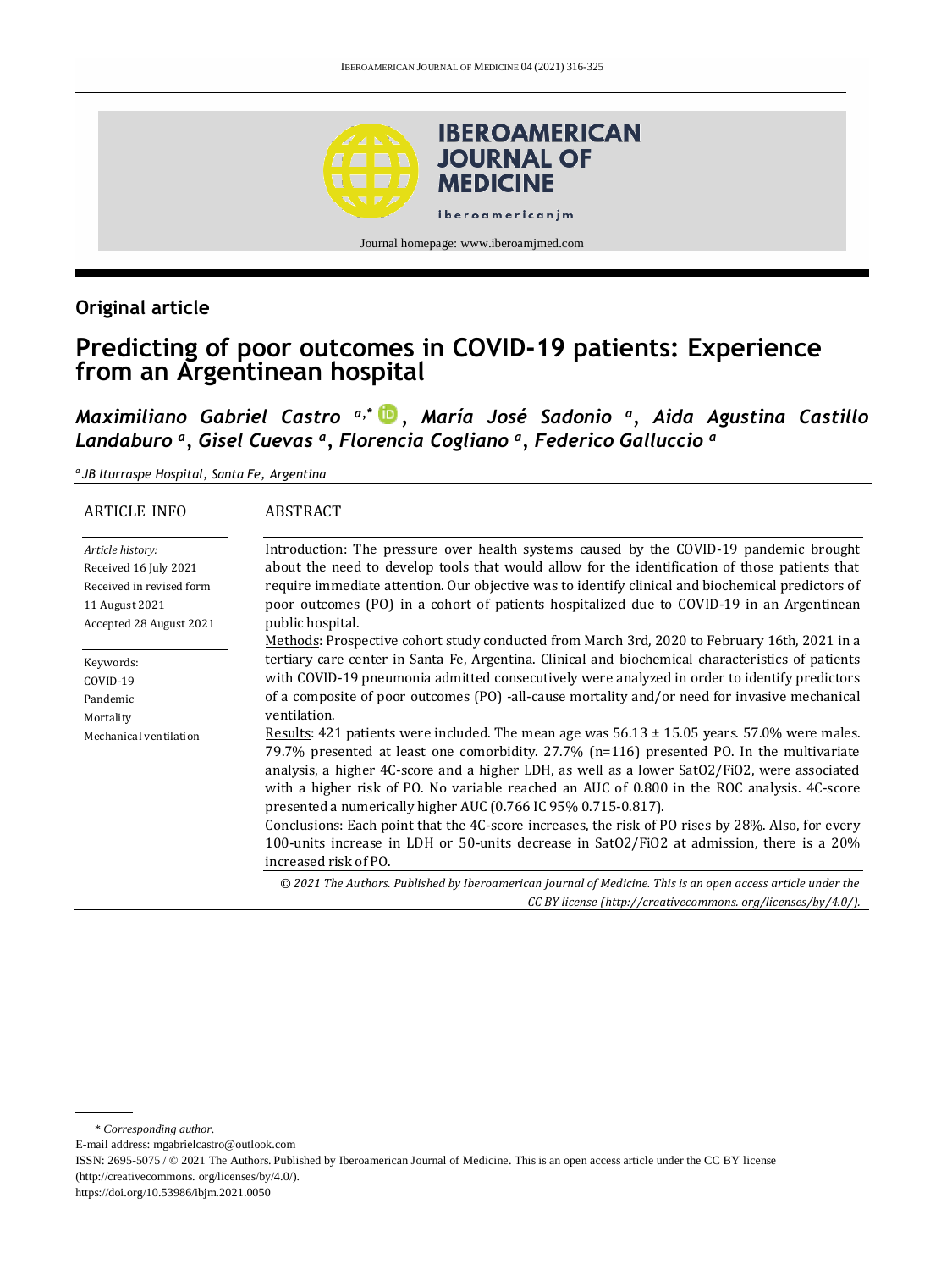# **Predicción de malos resultados en pacientes con COVID-19: experiencia de un hospital argentino**

| <b>INFO. ARTÍCULO</b>                                                                                                       | <b>RESUMEN</b>                                                                                                                                                                                                                                                                                                                                                                                                                                                                                                                                                                                                                                                                                                                                                                                                                                                                                                                                                                                                                                                                             |
|-----------------------------------------------------------------------------------------------------------------------------|--------------------------------------------------------------------------------------------------------------------------------------------------------------------------------------------------------------------------------------------------------------------------------------------------------------------------------------------------------------------------------------------------------------------------------------------------------------------------------------------------------------------------------------------------------------------------------------------------------------------------------------------------------------------------------------------------------------------------------------------------------------------------------------------------------------------------------------------------------------------------------------------------------------------------------------------------------------------------------------------------------------------------------------------------------------------------------------------|
| Historia del artículo:<br>Recibido 16 Julio 2021<br>Recibido en forma revisada<br>11 Agosto 2021<br>Aceptado 28 Agosto 2021 | Introducción: La presión sobre los sistemas de salud provocada por la pandemia COVID-19<br>generó la necesidad de desarrollar herramientas que permitan identificar a aquellos pacientes<br>que requieren atención inmediata. Nuestro objetivo fue identificar predictores clínicos y<br>bioquímicos de malos resultados (PO) en una cohorte de pacientes hospitalizados por COVID-19<br>en un hospital público argentino.<br>Métodos: Estudio de cohorte prospectivo realizado del 3 de marzo de 2020 al 16 de febrero de                                                                                                                                                                                                                                                                                                                                                                                                                                                                                                                                                                 |
| Palabras clave:<br>COVID-19<br>Pandemia<br>Mortalidad<br>Ventilación mecánica                                               | 2021 en un centro de tercer nivel de atención de Santa Fe, Argentina. Se analizaron las<br>características clínicas y bioquímicas de los pacientes con neumonía COVID-19 ingresados<br>consecutivamente con el fin de identificar predictores de una combinación de malos resultados<br>$[PO]$ : mortalidad por todas las causas y / o necesidad de ventilación mecánica invasiva.<br>Resultados: Se incluyeron 421 pacientes. La edad media fue de 56,13 ± 15,05 años. El 57,0% eran<br>varones. El 79,7% presentó al menos una comorbilidad. El 27,7% (n = 116) presentó PO. En el<br>análisis multivariado, una puntuación 4C más alta y una LDH más alta, así como una SatO2 / FiO2<br>más baja, se asociaron con un mayor riesgo de PO. Ninguna variable alcanzó un AUC de 0,800 en<br>el análisis ROC. La puntuación 4C presentó un AUC numéricamente superior (0,766 IC 95%<br>$0,715-0,817$ .<br>Conclusiones: Cada punto que aumenta el puntaje 4C, el riesgo de PO aumenta en un 28%.<br>Además, por cada 100 unidades de aumento de LDH o 50 unidades de disminución de SatO2 / |
|                                                                                                                             | FiO2 al ingreso, existe un 20% más de riesgo de PO.                                                                                                                                                                                                                                                                                                                                                                                                                                                                                                                                                                                                                                                                                                                                                                                                                                                                                                                                                                                                                                        |
|                                                                                                                             | © 2021 Los Autores. Publicado por Iberoamerican Journal of Medicine. Éste es un artículo en acceso abierto<br>bajo licencia CC BY (http://creativecommons.org/licenses/by/4.0/).                                                                                                                                                                                                                                                                                                                                                                                                                                                                                                                                                                                                                                                                                                                                                                                                                                                                                                           |
|                                                                                                                             | HOW TO CITE THIS ARTICLE: Castro MG, Sadonio MJ, Castillo Landaburo AA, Cuevas G, Cogliano F, Galluccio F. Predicting of por                                                                                                                                                                                                                                                                                                                                                                                                                                                                                                                                                                                                                                                                                                                                                                                                                                                                                                                                                               |

outocmes in COVID-19 patients: Experience from an Argentinean hospital. Iberoam J Med. 2021;3(4):316-325. doi: [10.53986/ibjm.2021.0050.](https://doi.org/10.53986/ibjm.2021.0050)

### **1. INTRODUCTION**

On December  $31<sup>st</sup>$ , 2019, the People's Republic of China announced the detection of cases of pneumonia secondary to infection due to a new coronavirus, later named SARS-Cov-2. On March 11<sup>th</sup>, 2020, the World Health Organization (WHO) declared the infection for COVID-19 as a pandemic [1].

Up to July  $3<sup>rd</sup>$ , 2021, Argentina had reported 4,526,473 confirmed cases of COVID-19, and 95,594 deaths. [2].

According to a national epidemiological study of patients with a confirmed diagnosis of COVID-19, 20.1% of them were hospitalized in general ward, 2.73% required admission to the Intensive Care Unit (ICU), and 5.27% died. [3].

At a national level, the specific mortality rate was of 4.70 COVID-19-deceased persons per 100,000 inhabitants, according to an epidemiological surveillance study [4].

At the onset of the pandemic, multiple papers were published, which tried to describe the natural history of the disease and to identify patients with a higher risk of poor outcomes (PO). Most of these studies originated in China [5–11]. As COVID-19 spread worldwide and countless outbreaks challenged health systems, identifying these patients became a priority in order to take the necessary medical decisions.

However, to this day, there is no consensus on how to successfully predict which patients are more likely to require mechanical ventilation or die during hospitalization, even though there is an increasing number of studies available proposing multiple algorithms and predictive variables. Most studies only show moderate predictive capacity. Moreover, there is scarce evidence available regarding the reproducibility of these findings in the latin-american population.

Therefore, our objective was to identify clinical and biochemical predictors of PO, in a cohort of patients hospitalized due to COVID-19 in a tertiary care center in Santa Fe province, Argentina.

# **2. METHODS**

This cohort study was conducted prospectively, from March 3rd, 2020 to February 16th, 2021 in a tertiary care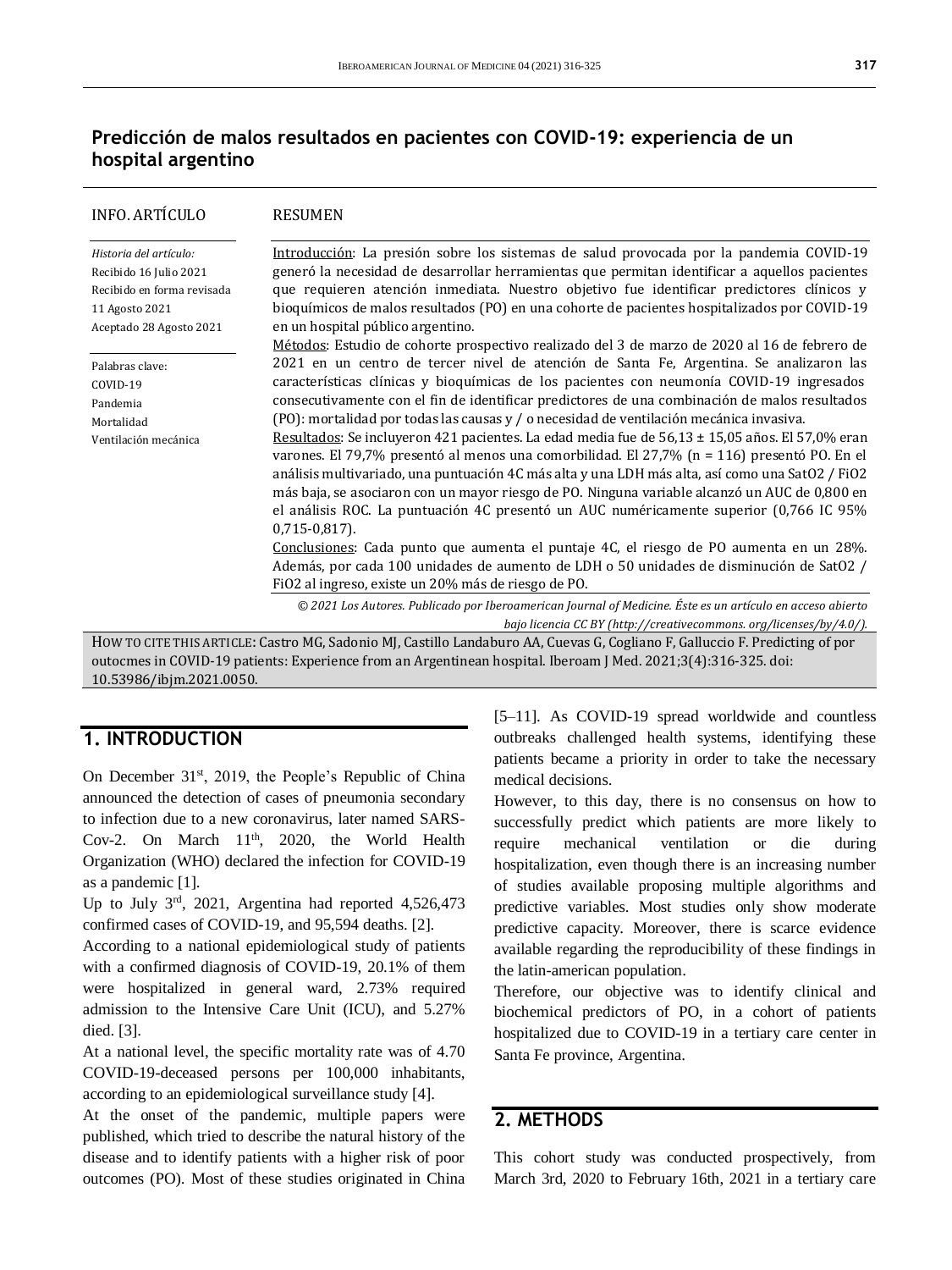center in Santa Fe, Argentina. We included all patients older than 16 years of age with COVID-19 pneumonia consecutively admitted to the hospital, whether to the General Ward or the Intensive Care Unit (ICU).

Diagnosis of COVID-19 pneumonia required radiological evidence of new infiltrates and a nasopharyngeal swab with positive polymerase chain reaction for SARS-Cov-2. Patients with negative polymerase chain reaction were also included if they presented with typical lung CT findings [12, 13], in the context of community transmission of the virus. In the absence of community transmission, they were included if they belonged to a cluster of COVID-19.

Two epidemiological periods of time of the pandemic were analyzed, a first stage (S1) between the months of March and October 2020, and a second stage (S2) between November 2020 and February 2021.

#### **2.1. DATA COLLECTION**

Data collection was performed by routinely reviewing patients' medical records during their hospitalization. All clinical data at admission was included: general information, epidemiological history, clinical characteristics, biochemical markers, lung images and treatments administered. Access to medical records was granted by the Hospital Director's Office, and the conducting of the study was approved by the Hospital's Teaching Committee.

Clinically relevant comorbidities were selected based on available literature [14-16]: hypertension (HT), diabetes (DBT), obesity, Chronic Obstructive Pulmonary Disease (COPD), active cancer, Chronic Kidney Disease (CKD) and Ischemic Heart Disease (IHD).

4C-score of in-hospital mortality was calculated for all patients [17].

#### **2.2. OUTCOMES**

For the primary analysis, outcomes were assessed at hospital discharge, death or transfer to another facility. The primary outcome of interest was a composite of poor outcomes (PO), comprising all-cause mortality and/or need for invasive mechanical ventilation (IMV).

A secondary analysis was conducted, for exploratory purposes, on the characteristics of the sub-population of patients older than 65 years of age.

#### **2.3. STATISTICAL ANALYSIS**

Categorical variables were analyzed with Chi2, Fisher or Fisher-Freeman-Halton tests. Post-hoc analysis for multinomial variables was carried out with z-tests with Bonferroni correction.

Distribution of frequencies was analysed and the normality of the variables was determined by the Kolmogorov-Smirnov test. Quantitative variables were expressed as mean  $\pm$  standard deviation or as median and interquartile range, according to normality. T-test for independent samples and Mann Whitney U-test were performed, as appropriate.

A logistic regression was performed for multivariate analysis, including those clinical and biochemical variables with a  $p < 0.05$  value in the bivariate analysis, prioritizing those variables with the smaller data loss.

A ROC curve was carried out, considering the variables that were statistically significant in the logistic regression.

Statistical analyses were conducted, using the SPSS Statistics v27.0 (IBM) programe and StatCalc.

Figures were generated in Microsoft Excel and GraphPad Prism 8.

# **3. RESULTS**

421 patients hospitalized due to pneumonia for COVID-19 were included.

Mean age was  $56.13 \pm 15.05$  years. 31.7% of the patients were older than 65 years of age. 57.5% were male. 79.7% presented at least one comorbidity and 47.3% presented two or more. The main clinical characteristics and the results of the bivariate analysis are shown in Table 1.

27.7% (n=116) presented PO (all-cause mortality and/or need for IMV). 23.7% (n=99) received IMV. Mortality was of 18.8% (n=79).

29.1% (n=122) were admitted to ICU at any moment during their hospital stay, 81.0% of these received IMV with a median stay in ICU of 4 days (IQR 15), and a maximum stay of 57 days. Patient mortality in the ICU was of 59.8% (n=68).

23.9% (n=99) of patients were diverted to other medical centers, and in 46.8% (n=46) of the cases, follow-up was lost. Total mortality ascended to 21.4% (n=90) if the outcome of patients diverted to other medical centers was considered.

Taking into account the two stages analyzed, mean age in S1 was lower (54  $\pm$ 14.8 years vs 59.9  $\pm$  14.7 years, p  $\leq 0.001$ ) and the frequency of obesity was higher (41.9% vs 29.3%,  $p \le 0.009$ ). S1 presented a lower frequency of respiratory failure at admission (42.7% vs 64.3%, p  $\leq 0.001$ ) and a lower frequency of sepsis (52.4% vs 80.1%, p <0.001), with a numerically lower mortality rate between the groups (17.2% vs  $23.7\%$ ,  $p = 0.054$ ).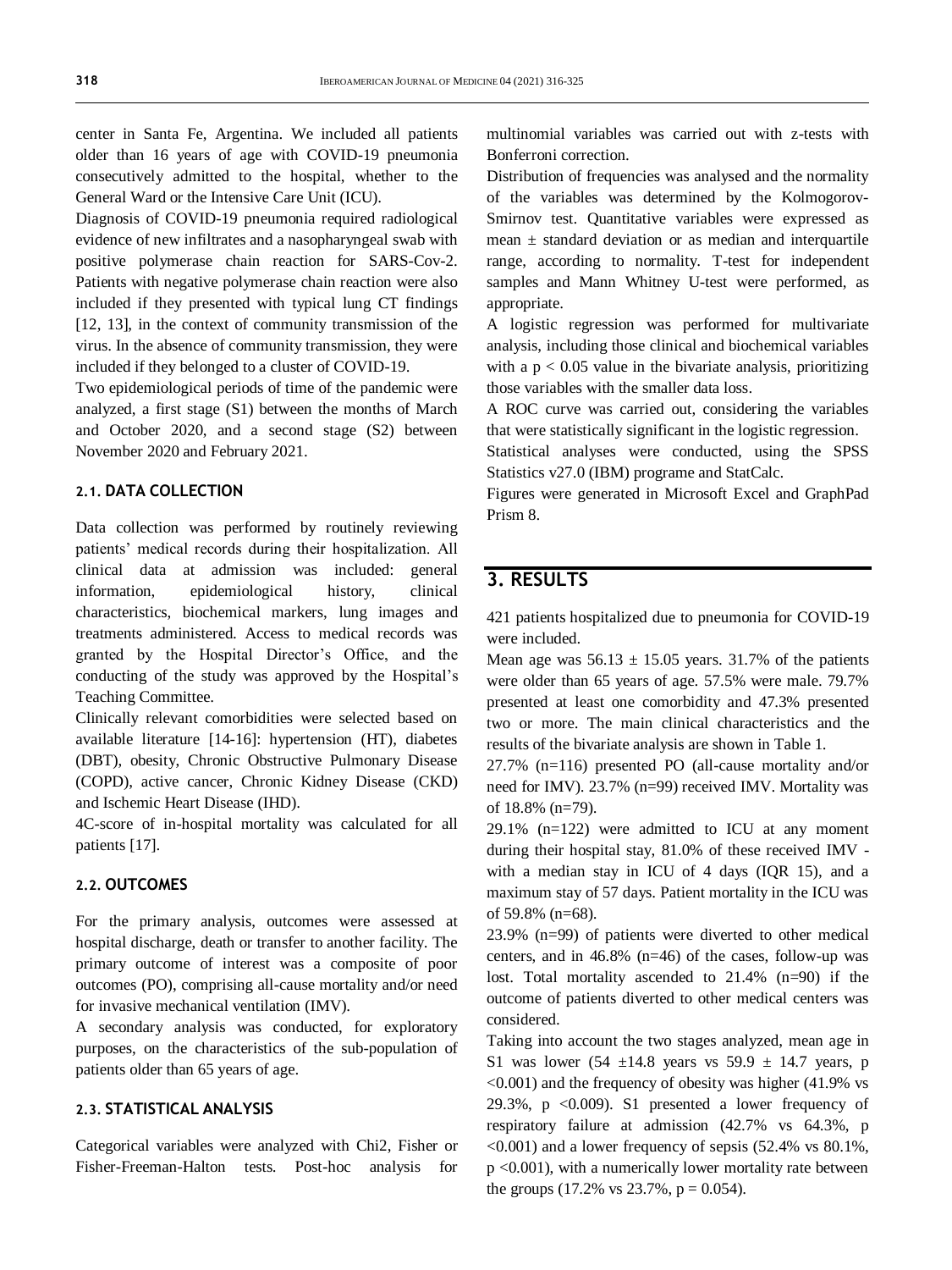The mean age of patients with PO was higher  $(62.4 \pm 15.4)$ vs  $53.8 \pm 14.2$  years,  $p<0.001$ ). This difference was maintained if each component was analyzed separately.

In the multivariate analysis, a higher 4C-score and a higher value of LDH, as well as a lower SatO2/FiO2 were associated with a higher risk of PO. For each point that the

| Table 1. Comparison of clinical characteristics between patients with poor outcomes and those without |                             |                                                     |                                                                                   |                        |  |  |
|-------------------------------------------------------------------------------------------------------|-----------------------------|-----------------------------------------------------|-----------------------------------------------------------------------------------|------------------------|--|--|
| <b>Parameter</b>                                                                                      | $Global (n=421)$<br>$n$ (%) | Patients with poor<br>outcomes $(n=116)$<br>$n$ (%) | <b>Patients without poor</b><br>outcomes $(n=305)$<br>$n\left(\frac{0}{0}\right)$ | p-value                |  |  |
| Age                                                                                                   | $56.1 \pm 15.0$             | $62.4 \pm 15.4$                                     | $53.8 \pm 14.2$                                                                   | p < 0.001              |  |  |
| Male sex                                                                                              | 240 (57%)                   | 66 (56.9%)                                          | 174 (57.0%)                                                                       | $p = 0.977$            |  |  |
| <b>Clusters COVID-19</b>                                                                              | 139 (33.7%)                 | 33 (33.7%)                                          | 106 (36.3%)                                                                       | $p = 0.638$            |  |  |
| Days from symptom onset                                                                               | $7$ (IQR 5)                 | $7$ (IQR 6)                                         | $7$ (IQR 5)                                                                       | $p = 0.051$            |  |  |
| Days hospitalized                                                                                     | $7$ (IQR $8$ )              | 16 (IOR 6)                                          | $5$ (IQR 6)                                                                       | p < 0.001              |  |  |
| <b>Comorbidities</b>                                                                                  |                             |                                                     |                                                                                   |                        |  |  |
| 0                                                                                                     | 95 (22.6%)                  | 15 (12.9%)                                          | 80 (26.2%)                                                                        | p < 0.05 <sup>1</sup>  |  |  |
|                                                                                                       | 127 (30.2%)                 | 35 (30.2%)                                          | 92 (30.2%)                                                                        | $p = 0.163^{1}$        |  |  |
| 2 or more                                                                                             | 199 (47.2%)                 | 66 (56.9%)                                          | 133 (43.6%)                                                                       | p < 0.05 <sup>1</sup>  |  |  |
| <b>Hypertension</b>                                                                                   | 199 (47.4%)                 | 67 (58.3%)                                          | 132 (43.3%)                                                                       | $p = 0.006$            |  |  |
| <b>Diabetes</b>                                                                                       | 113 (26.9%)                 | 29 (25.2%)                                          | 84 (27.5%)                                                                        | $p = 0.632$            |  |  |
| <b>Obesity</b>                                                                                        | 152 (37.5%)                 | 47 (41.6%)                                          | 105 (36%)                                                                         | $p = 0.294$            |  |  |
| <b>Ischemic Heart Disease</b>                                                                         | 28 (7.1%)                   | 13 (11.7%)                                          | 15 (5.30%)                                                                        | $p = 0.026$            |  |  |
| <b>Chronic Obstructive</b><br><b>Pulmonary Disease</b>                                                | $30(7.1\%)$                 | 11 (9.60%)                                          | 19 (6.20%)                                                                        | $p = 0.237$            |  |  |
| 4C-score                                                                                              | 8 (IQR 6)                   | 11 (IQR 5)                                          | $7$ (IQR 6)                                                                       | p < 0.001              |  |  |
| Low risk $(0-3 \text{ points})$                                                                       | 44 (10.9%)                  | $1(1.00\%)$                                         | 43 (14.5%)                                                                        | ${\bf p} < 0.05^{1,2}$ |  |  |
| Moderate risk (4-8 points)                                                                            | 164 (40.8%)                 | 24 (22.9%)                                          | 140 (47.1%)                                                                       | $p < 0.05^{1,2}$       |  |  |
| High risk (9-14 points)                                                                               | 163 (40.5%)                 | 59 (56.2%)                                          | 104 (35.0%)                                                                       | $p < 0.05^1$           |  |  |
| Very high risk (>15 points)                                                                           | 31 (7.7%)                   | 21 (20.0%)                                          | $10(3.40\%)$                                                                      | $p < 0.05^1$           |  |  |
| <b>Glasgow Coma Scale &lt;15</b>                                                                      | 29 (7.2%)                   | $19(18.1\%)$                                        | $10(3.38\%)$                                                                      | p < 0.001              |  |  |
| HR (beats/min)                                                                                        | 88 (IQR 20)                 | 90 (IQR 20)                                         | 85 (IQR 20)                                                                       | $p = 0.014$            |  |  |
| RR (breaths/min)                                                                                      | 24 (IQR 8)                  | 28 (IQR 8)                                          | 24 (IQR 8)                                                                        | p < 0.001              |  |  |
| PaO <sub>2</sub> /FiO <sub>2</sub>                                                                    | 269 (IQR 208)               | 136 (IQR 187)                                       | 305 (IQR 158)                                                                     | p < 0.001              |  |  |
| SatO2/FiO2                                                                                            | 366 (IQR 254)               | 167 (IQR 266)                                       | 419 (IQR 181)                                                                     | p < 0.001              |  |  |
| <b>Respiratory failure</b>                                                                            | 204 (50.2%)                 | 86 (77.5%)                                          | 118 (40.0%)                                                                       | p < 0.001              |  |  |
| <b>Shock</b>                                                                                          | $17(4.2\%)$                 | 16 (14.2%)                                          | $1(0.30\%)$                                                                       | p < 0.001              |  |  |

*1 p Value for post-hoc comparisons. <sup>2</sup> In the post-hoc analysis there was no significant difference in the risk of poor outcomes between the groups with 4C-score in the categories of low and moderate risk*.

Table 2 stratifies the risk of PO, IMV and mortality based on the number of comorbidities and the risk category according to 4C-score.

Table 3 shows biochemical characteristics of patients and highlights the differences found in patients with PO in the bivariate analysis.

4C-score increased, the risk of PO raised by 28%. Also, for every 100-units increase in LDH or 50-units decrease in SatO2/FiO2 at admission, there was a 20% increased risk of PO (Table 4). In a second analysis, when the 4C-score was excluded from the model, age became statistically significant.

| Table 2. Number of comorbidities and categorization of the risk of in-hospital mortality by 4C-score, in relation to poor<br>outcomes, invasive mechanical ventilation, all-cause mortality. |                                                                                                   |                  |                       |         |                                            |                                                            |                                                      |                                                  |         |
|----------------------------------------------------------------------------------------------------------------------------------------------------------------------------------------------|---------------------------------------------------------------------------------------------------|------------------|-----------------------|---------|--------------------------------------------|------------------------------------------------------------|------------------------------------------------------|--------------------------------------------------|---------|
|                                                                                                                                                                                              | <b>Number of comorbidities</b><br>4C-score categorized according to risk of in-hospital mortality |                  |                       |         |                                            |                                                            |                                                      |                                                  |         |
| <b>Parameter</b>                                                                                                                                                                             | $\mathbf{0}$<br>$(n=95)$                                                                          | $(n=127)$        | $\geq$ 2<br>$(n=199)$ | p-value | Low risk<br>$(0-3)$<br>points)<br>$(n=44)$ | <b>Moderate</b><br>risk<br>$(4-8)$<br>points)<br>$(n=164)$ | <b>High risk</b><br>$(9-14)$<br>points)<br>$(n=163)$ | Very high<br>risk<br>(215<br>points)<br>$(n=31)$ | p-value |
| Poor<br>outcomes                                                                                                                                                                             | 15<br>$(15.8\%)$                                                                                  | 35<br>(27.6%)    | 66<br>$(33.2\%)$      | 0.008   | 1(2.27%)                                   | 24 (14.6%)                                                 | 59 (36.2%)                                           | 21 (67.7%)                                       | < 0.001 |
| <b>Invasive</b><br>mechanical<br>ventilation                                                                                                                                                 | 13<br>(13.7%)                                                                                     | 32<br>$(25.4\%)$ | 54<br>$(27.6\%)$      | 0.029   | 1(2.27%)                                   | 24 (14.6%)                                                 | 51 (31.3%)                                           | 15 (48.4%)                                       | < 0.001 |
| <b>Mortality</b>                                                                                                                                                                             | 8<br>$(8.42\%)$                                                                                   | 17<br>$(13.5\%)$ | 54<br>$(27.1\%)$      | < 0.001 | $0(0.000\%)$                               | $11(6.70\%)$                                               | 44 (27.0%)                                           | $16(51.6\%)$                                     | < 0.001 |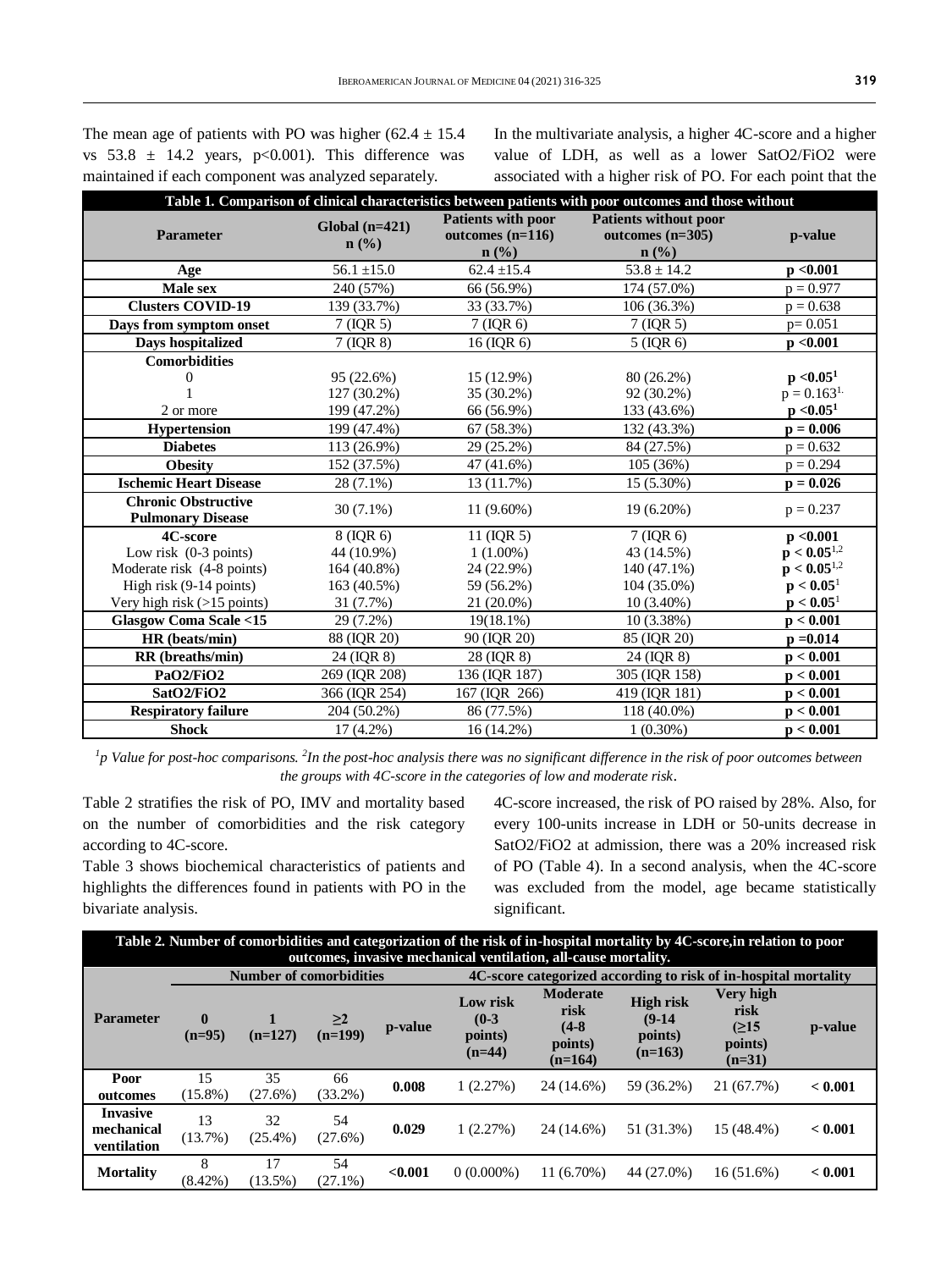| Table 3. Comparison of biochemical variables between patients with poor outcomes and those without |                         |                                                 |                                                    |             |  |  |
|----------------------------------------------------------------------------------------------------|-------------------------|-------------------------------------------------|----------------------------------------------------|-------------|--|--|
| <b>Parameter</b>                                                                                   | Global $(n=421)$        | <b>Patients with poor</b><br>outcomes $(n=116)$ | <b>Patients without poor</b><br>outcomes $(n=305)$ | p-value     |  |  |
| Hematocrit (%)                                                                                     | 38.6 (IQR 5.78)         | 37.0 (IQR 6.80)                                 | 39.0 (IQR 5.20)                                    | $p = 0.051$ |  |  |
| Leukocytes (cell/ $\mu$ L)                                                                         | 8070 (IQR 5790)         | 9170 (IQR 6540)                                 | 7715 (IQR 5315)                                    | $p = 0.005$ |  |  |
| Lymphocytes (cell/µL)                                                                              | 897 (IQR 799)           | 644 (IQR 501)                                   | 988 (IQR 774)                                      | p < 0.001   |  |  |
| Platelets (cell/ $\mu$ L)                                                                          | 226000 (IOR)<br>121000) | 234500 (IQR)<br>130000)                         | 223000 (IOR 115000)                                | $p = 0.750$ |  |  |
| Urea $(g/L)$                                                                                       | 0.360 (IQR 0.230)       | 0.430 (IQR 0.335)                               | 0.340 (IQR 0.200)                                  | p < 0.001   |  |  |
| Creatinine (mg/dL)                                                                                 | 0.900 (IQR 0.378)       | 1.00 (IQR 0.570)                                | 0.860 (IQR 0.305)                                  | p < 0.001   |  |  |
| ALT (UI/L)                                                                                         | 36.0 (IQR 31.0)         | 38.0 (IQR 29.0)                                 | 36.0 (IQR 25.0)                                    | $p = 0.212$ |  |  |
| AST (UI/L)                                                                                         | 33.5 (IQR 36.3)         | 27.0 (IQR 25.8)                                 | 36.0 (IQR 40.0)                                    | $p = 0.004$ |  |  |
| $TB$ (mg/dL)                                                                                       | 0.485 (IQR 0.365)       | 0.485 (IQR 0.438)                               | 0.485 (IQR 0.360)                                  | $p = 0.497$ |  |  |
| ESR (mm)                                                                                           | $39.0 + - 33.8$         | 48.0 (IQR 37.8)                                 | 38.0 (IQR 33.3)                                    | $p = 0.146$ |  |  |
| $hs-CRP$ (mg/L)                                                                                    | 77.0 (IQR 107)          | 117 (IQR 124)                                   | 63.0 (IQR 96.1)                                    | p < 0.001   |  |  |
| Troponin T (ng/L)                                                                                  | 7.70 (IQR 7.95)         | 14.7 (IQR 18.4)                                 | 7.40 (IQR 5.30)                                    | p < 0.001   |  |  |
| D-dimer (UEF/mL)                                                                                   | $0.600$ (IQR 1.04)      | 0.985 (IQR 1.87)                                | 0.560 (IQR 0.720)                                  | p < 0.001   |  |  |
| Ferritin (ng/mL)                                                                                   | 901 (IQR 1339)          | 957 (IQR 1439)                                  | 855 (IQR 1347)                                     | $p = 0.888$ |  |  |
| Procalcitonin (ng/mL)                                                                              | 0.095 (IQR 0.224)       | 0.160 (IQR 0.430)                               | 0.080 (IQR 0.138)                                  | p < 0.001   |  |  |
| $CK$ (UI)                                                                                          | 90.0 (IQR 111)          | 160 (IQR 232)                                   | 80.0 (IQR 87.0)                                    | p < 0.001   |  |  |
| LDH (UI/L)                                                                                         | 550 (IOR 241)           | 661 (IOR 308)                                   | 520 (IQR 213)                                      | p < 0.001   |  |  |
| Leukocyte-lymphocyte ratio                                                                         | 8.44 (IQR 9.19)         | 12.3 (IQR 14.6)                                 | 7.14 (IQR 6.38)                                    | p < 0.001   |  |  |
| Platelet-lymphocyte ratio                                                                          | 235 (IQR 240)           | 369 (IQR 408)                                   | 216 (IQR 186)                                      | p < 0.001   |  |  |
| Hematocrit $(\% )$                                                                                 | 38.6 (IQR 5.78)         | 37.0 (IQR 6.80)                                 | 39.0 (IQR 5.20)                                    | $p = 0.051$ |  |  |

A ROC analysis was performed using as predictor variables age, 4C-score, PaO2/FiO2, SatO2/FiO2 and LDH. No variable reached an AUC of 0.800. 4C-score presented an AUC numerically higher (0.766 CI 95% 0.715-0.817). It was found that the 4C-score AUC and the SaO2/FiO2 AUC were significantly higher if compared to the age AUC (Table 5, Figure 1).

| Table 4. Multivariate analysis of predictor variables of poor<br>outcomes. |                     |                            |  |  |  |
|----------------------------------------------------------------------------|---------------------|----------------------------|--|--|--|
| <b>Predictor variable</b>                                                  | <b>Significance</b> | $OR$ (CI $95\%$ )          |  |  |  |
| Age (years)                                                                | NS                  |                            |  |  |  |
| Sex (male)                                                                 | <b>NS</b>           |                            |  |  |  |
| <b>Comorbidities</b><br>( <b>ves</b> )                                     | <b>NS</b>           |                            |  |  |  |
| 4C-score                                                                   | $p = 0.004$         | 1.283<br>$(1.084 - 1.519)$ |  |  |  |
| Urea                                                                       | NS                  |                            |  |  |  |
| LDH                                                                        | $p = 0.007$         | 1.002<br>$(1.001 - 1.004)$ |  |  |  |
| Lymphocytes                                                                | <b>NS</b>           |                            |  |  |  |
| SatO2/FiO2                                                                 | $p = 0.001$         | 0.996<br>$(0.993 - 0.998)$ |  |  |  |

A 4C-score of 15 or higher presented a specificity of 97.5% for PO. Also, reducing the cut-off point of PaO2/FiO2 and SatO2/FiO2 to 100 allowed for a specificity of 91.3% and 88.9% for PO, respectively.

In the analysis of a subgroup of patients older than 65 years of age, 39.8% presented PO, 31.6% died, 31.5% received IMV and 38.2% were admitted to ICU -among these, mortality ascended to 71.4%. In a post-hoc analysis, the biochemical variables studied behaved differently if compared to patients younger than 65 years of age. (Table 6).

### **4. DISCUSSION**

In this study, we presented a prospective cohort of 421 patients admitted to a tertiary care center with the diagnosis of COVID-19 pneumonia, the majority of which were severe. 27.7% of patients presented PO (18.8% died and 23.7% received IMV during hospital stay).

The primary finding was that, in the multivariate analysis, for each point that the 4C-score increased the risk of PO raised by 28%. Also, for every 100-units increase in LDH or 50-units decrease in SatO2/FiO2 at admission, there was a 20% increased risk of PO.

Although since the onset of the pandemic, multiple papers suggested models for prediction of PO/mortality in patients with COVID-19 [17–19], the strength of our score lies in the fact that we included patients only after their hospital stay had finished (discharge or death), unlike others that

#### *Predictive capacity of the model: Nagelkerke's R<sup>2</sup>0.383.*

included patients who have not yet reached the final event. However, contrary to what was expected and to what has been described in developed predictive models [19], lymphopenia was not associated with a higher PO risk in the multivariate analysis.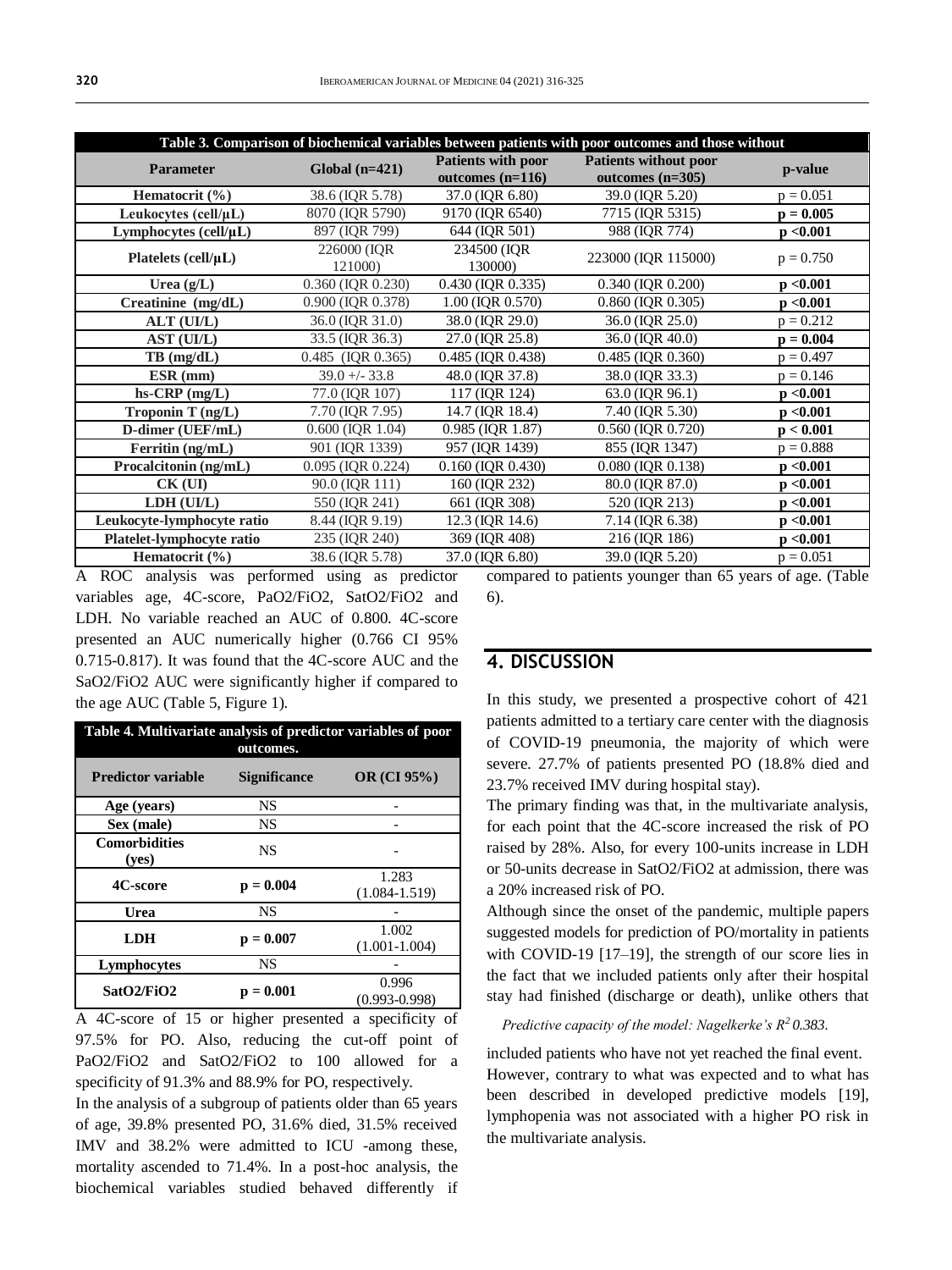| Table 5. Predictor variables of poor outcomes |                      |                               |             |                    |                    |  |
|-----------------------------------------------|----------------------|-------------------------------|-------------|--------------------|--------------------|--|
| <b>Variable</b>                               | <b>Cut-off value</b> | <b>AUC-ROC</b><br>$(CI 95\%)$ | p-value     | <b>Sensitivity</b> | <b>Specificity</b> |  |
| 4C-score                                      | $\geq$               | 0.766<br>$(0.715 - 0.817)$    | < 0.001     | 72.4%              | 65.7%              |  |
|                                               |                      |                               | $\geq$ 15   | 16.7%              | 97.3%              |  |
| Age (years)                                   | $\geq 59.5$          | 0.661<br>$(0.602 - 0.720)$    | < 0.001     | 61.7%              | 63.0%              |  |
|                                               |                      |                               | $>65$ years | 46.1%              | 73.8%              |  |
|                                               | $\leq$ 236           | 0.733<br>$(0.674 - 0.792)$    | < 0.001     | 68.9%              | 68.9%              |  |
| PaO2/FiO2                                     |                      |                               | $200$       | 62.3%              | 75.6%              |  |
|                                               |                      |                               | $\leq 100$  | 37.7%              | 91.3%              |  |
|                                               | $\leq 308$           | 0.764<br>$(0.712 - 0.816)$    | < 0.001     | 67.3%              | 68.5%              |  |
| SatO2/FiO2                                    |                      |                               | $\leq 200$  | 58.2%              | 82.2%              |  |
|                                               |                      |                               | $\leq 100$  | 45.5%              | 88.9%              |  |
| <b>LDH</b><br>(UIL)                           | $\geq 591$           | 0.713<br>$(0.638 - 0.787)$    | < 0.001     | 65.6%              | 65.8%              |  |
|                                               |                      |                               | >700        | 43.8%              | 83.2%              |  |

*Area under the curve (AUC), of ROC (Receiver-Operator Curve). The cut-off points are presented optimized through ROC analysis and the values chosen to increase specificity (aligned to the right). Sensitivity and specificity of cut-off points are also presented.*

Moreover, when the model was re-analyzed excluding the 4C-score, age became significant, which showed colinearity with the 4C-score and the better performance of the latter due to the inclusion of the other variables assessed by it. Surprisingly, sex, comorbidities and urea did not show a better performance when 4C-score was excluded, which probably reflects a type-2 error, or the small effect of these variables, whose influence is presumably, additive. It highlights the additive value of LDH to 4C-score, in all likelihood as a reflection of the severity of pulmonary involvement [20-24].



*Figure 1: Comparison of ROC curves of predictor variables of poor outcomes.*

This paper, on its own, cannot clarify whether the lack of predictive value of other variables, in particular, the lymphocyte count, depends on the multicollinearity with other variables, on its role only as a marker of underlying

phenomena or on a lesser predictive role that requires a higher inclusion of patients to be detected.

In the context of a pandemic, predictive models have the added value of being necessary for decision-making: early hospitalization, early admission to ICU/early IMV, patients triage in case of the health system being saturated. For all these, a predictive model should be able to identify with high specificity, those patients that will develop the assessed event - since otherwise there would be a risk to implementing more aggressive conducts [17] with patients that would have a favorable outcome. Similarly, the models destined to define early discharges should also be highly specific. This need to prioritize sensitivity or specificity originates in the fact that there are no optimal models in the literature and the better designed scores present an AUC/ROC under 0.800 [17, 18, 25, 26].

In the ROC analysis, individually, age, 4C-score, PaO2/FiO2 and SatO2/FiO2, and LDH presented a predictive capacity for PO. Age was the variable with the worst diagnostic performance.

It is worth noting that a 4C-score of 14 or more and a PaO2/FiO2 or SatO2/FiO2 lower than 100 presented high specificity for PO.

We observed a positive relationship between age and risk of PO and mortality, in accordance with other series [18, 25-27]. However, in a post-hoc analysis and contrary to reports from a large series of ICU patients, age was not related to a higher risk of mortality in this subgroup [28, 29].

Different hypotheses have been put forward to explain the increasing risk of developing PO with older age. Among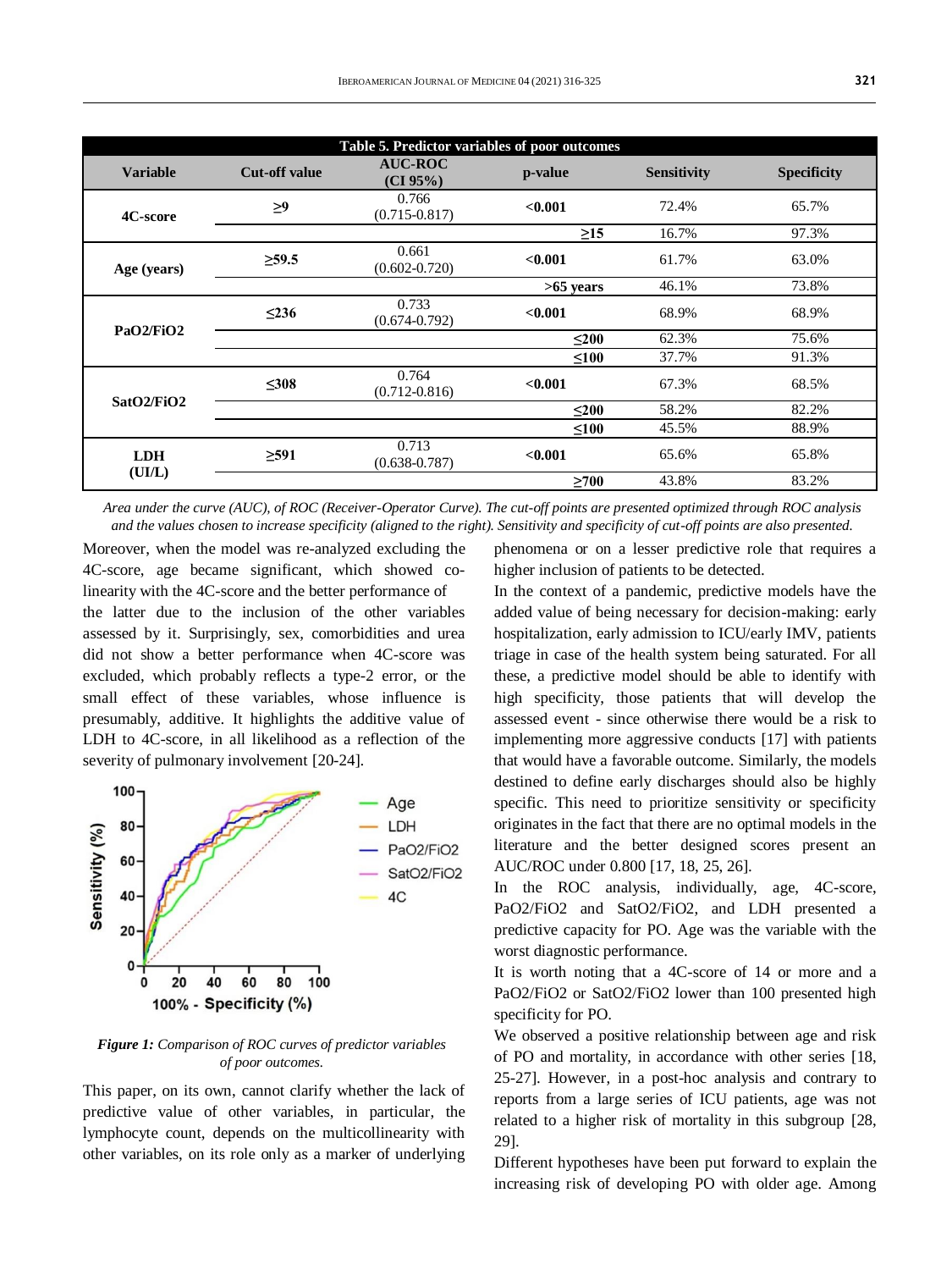| Table 6. Comparison of biochemical variables between patients older and younger than 65 years of age |                                    |                               |             |  |  |  |
|------------------------------------------------------------------------------------------------------|------------------------------------|-------------------------------|-------------|--|--|--|
| <b>Parameter</b>                                                                                     | Younger than 65 years<br>$(n=288)$ | 65 years or more<br>$(n=133)$ | p-value     |  |  |  |
| Urea $(g/L)$                                                                                         | 0.320 (IOR 0.190)                  | $0.460$ (IOR $0.248$ )        | p < 0.001   |  |  |  |
| Creatinine $(mg/dL)$                                                                                 | 0.850 (IOR 0.310)                  | 0.995 (IOR 0.460)             | p < 0.001   |  |  |  |
| Leukocytes $\text{(cell/}\mu\text{L})$                                                               | 7820 (IOR 5680)                    | 8565 (IOR 5845)               | $p = 0.167$ |  |  |  |
| Lymphocytes (cell/µL)                                                                                | 971 (IQR 818)                      | 786 (IOR 668)                 | p < 0.001   |  |  |  |
| Platelets $(cell/µL)$                                                                                | 225000 (IOR 117000)                | 227500 (IOR 128500)           | $p = 0.048$ |  |  |  |
| Leukocyte-lymphocyte ratio                                                                           | 7.41 (IOR 6.50)                    | 10.5 (IOR 14.6)               | p < 0.001   |  |  |  |
| Platelet-lymphocyte ratio                                                                            | 221 (IQR 220)                      | 279 (IQR 316)                 | $p = 0.002$ |  |  |  |
| $ESR$ (mm)                                                                                           | 38.5 (IOR 34.0)                    | 39.5 (IOR 31.0)               | $p = 0.395$ |  |  |  |
| $hs-CRP$ (mg/L)                                                                                      | 67.5 (IOR 96.5)                    | 111 (IOR 125)                 | $p = 0.006$ |  |  |  |
| Troponin T $(ng/L)$                                                                                  | 6.80 (IQR 4.78)                    | 12.7 (IQR 14.9)               | p < 0.001   |  |  |  |
| D-dimer (UEF/mL)                                                                                     | $0.530$ (IQR $0.683$ )             | $1.00$ (IQR $1.47$ )          | p < 0.001   |  |  |  |
| Ferritin (ng/mL)                                                                                     | 878 (IOR 1219)                     | 912 (IOR 1562)                | $p=0,349$   |  |  |  |
| Procalcitonin (ng/mL)                                                                                | $0.082$ (IOR $0.225$ )             | $0.106$ (IOR $0.241$ )        | $p = 0.021$ |  |  |  |
| $CK$ (UI)                                                                                            | 82.0 (IOR 115)                     | 100 (IQR 105)                 | $p = 0.513$ |  |  |  |
| LDH (UI/L)                                                                                           | 551 (240)                          | 548 (239)                     | $p = 0.752$ |  |  |  |

them, we can mention: the influence of pulmonary physiological changes [30] with different response and tolerance to noxas [31] and immunosenescence [32]. The presence of crossed CD4+ immunity seen in younger persons, in the absence of CD8+ and humoral responses, is suggested as another tentative explanation for the influence of age in the risk of PO [33], even when evidence is contradictory [20,34-36].

Contrary to other series [18, 28, 37] and multinational epidemiological analyses [38], no association was found between sex and PO or in-hospital mortality. It should be highlighted that even though the aforementioned metaanalysis found a higher mortality in males, these were a group that presented a higher prevalence of comorbidities, a fact that did not replicate in this series and could explain the lack of association with PO.

This cohort presented a high rate of comorbidities, the same as other series of patients hospitalized due to COVID-19 at a national [3] and international [39] level. In the bivariate analysis, to present at least one comorbidity was statistically associated with a higher risk of PO, need for IMV and all-cause mortality. Among them, HT was the most frequent comorbidity found (47.4%) and it was statistically associated with PO, coinciding with reports from other series [19, 27, 40]. Diabetes was not associated with PO in this cohort, while the antecedent of ischemic heart disease - which has been included in prognostic scores of COVID-19 [18] was an infrequent finding however associated with PO in the bivariate analysis.

We highlight the fact that no comorbidity, isolated or in group, was predictive of PO in the multivariate analysis. This is opposed to previous studies [41] and could be due to a type-2 error or to particularities in the population. On the other hand, the fact that diabetes was not related to PO neither in the bivariate nor in the multivariate analysis, in

spite of them being adequately represented, is unlikely to have been caused by the size of the sample. As regards hypertension, it is considered a debated risk factor sometimes thought of as an epiphenomenon- which in some studies did not present association with PO nor mortality after adjustment by other factors [42].

In most patients, the diagnosis of obesity was clinical and was due to the fact that the clinical condition of the patients made it difficult to measure the BMI. There was no association with PO, probably because the lack of registry of BMI limited the possibility of analysis of the variable, since this variable was considered categorically.

Among the multiple predictive models developed for COVID-19, 4C-score - which was derived from a large British series of 57,824 patients hospitalized with the objective of predicting in-hospital mortality [39] - was evaluated given that its predictive capacity is higher than other models´. In our cohort, 4C-score was associated with PO. This association increased throughout the risk categories defined by the score. It is noteworthy that the median age in this large British cohort is 16 years older than the one found in our series, even though the difference in life expectancy between the two countries is of only 5 years [43, 44]. This observation limits its extrapolation. Up to this date, this is the first paper to describe the behavior of this score over Argentinean population.

In the bivariate analysis, patients with PO presented an hemogram related to the activation of the immune system in the context of severe viral infections (leukocytosis, lymphopenia, higher leukocyte-lymphocyte and plateletlymphocyte ratios). Patients with PO also showed elevated urea values with no changes in serum creatinine levels, which allows us to suspect that these changes do not depend on kidney function. Other markers like LDH, CK,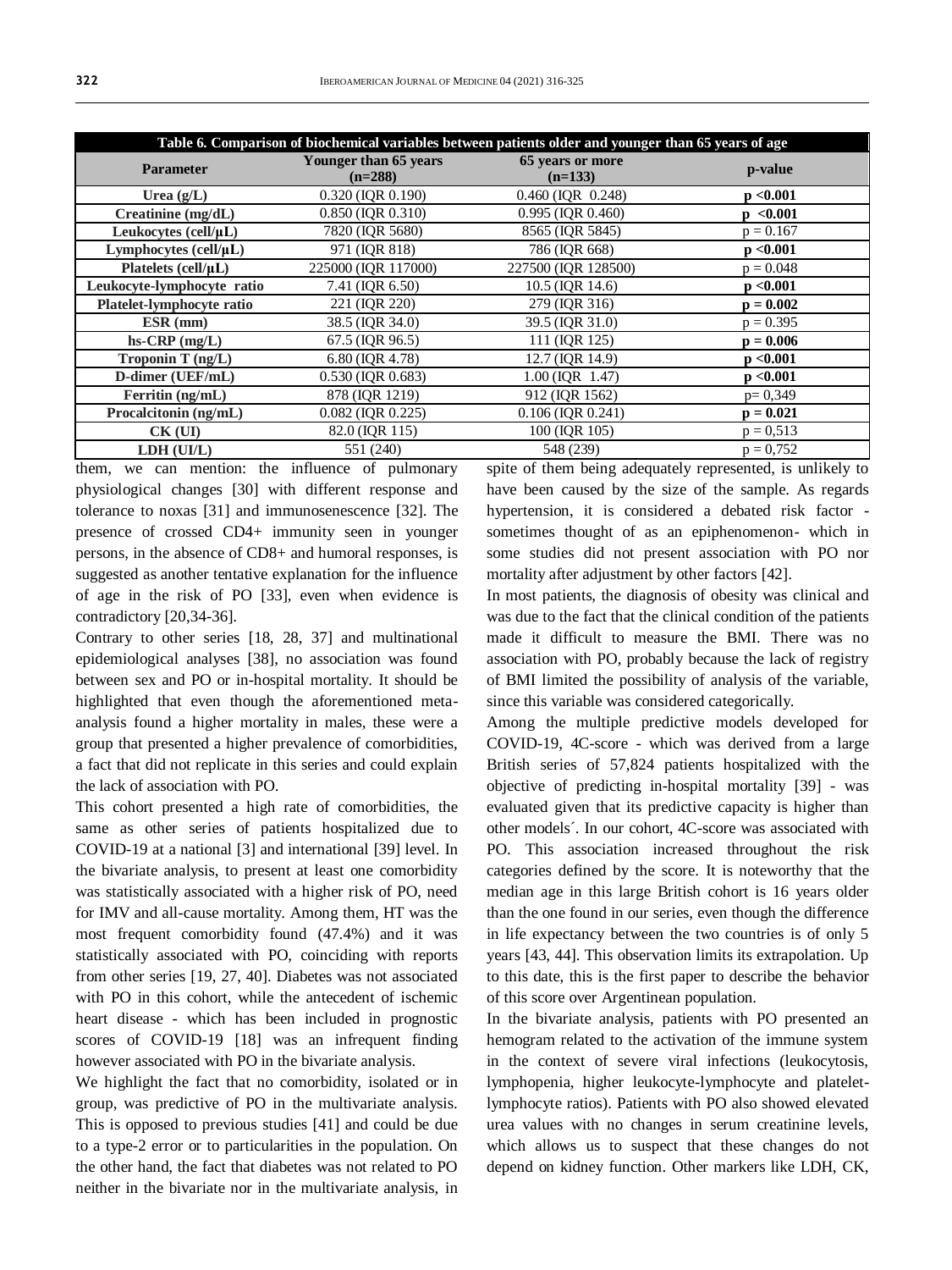D-dimer, procalcitonin, troponin T and ferritin also were significantly higher in patients with PO.

The association of these variables with PO and mortality in the bivariate analysis is in agreement with what was found in most series of COVID-19 in the rest of the world [45, 46].

The neutrophil-lymphocyte ratio, in particular, was found associated with a higher mortality in other series and has been used for the creation of predictive models [45].

In a post-hoc analysis, patients older than 65 years of age in our series presented higher levels of hs-CRP and a lower lymphocyte count - which constitute the most consistent findings in different series - but did not present higher LDH values if compared with younger patients [47]. As it was described in the literature, the lymphocyte count did not present changes if compared to younger patients, even when they showed a higher leukocyte-lymphocyte and platelet-lymphocyte ratio.

Levels of troponin T, D-dimer and procalcitonin were found higher than those found in patients younger than 65 years of age, a fact that was not found in previous publications.

Of note, two epidemiological stages were described, S1, period in which there was a lower number of cases in the city and patients were hospitalized for epidemiological blockade purposes; and S2, when the number of cases increased exponentially and our medical centre only admitted patients with moderate to severe COVID-19 disease. Patients presenting mild cases of the disease were derived to less complex medical facilities. During S1, admitted patients were younger but with a higher number of comorbidities, probably due to the different criteria for hospitalization used. These patients showed lower incidence of respiratory failure and sepsis.

# **5. CONCLUSIONS**

In this study, we found that each point that the 4C-score increased, the risk of PO raised by 28%. Also, every 100 units increase in LDH or 50-units decrease in SatO2/FiO2 at admission, there was a 20% increased risk of PO.

Even when arterial gasometry is not widely available, pulse oximetry - which allows for a reliable approximation indicates rather than predicts the development of PO. Therefore, other biochemical parameters need to be identified to act as early markers of PO risk. Here we showed that LDH independently predicts PO

However, similar to the finding of other studies, there is neither clinical characteristic nor biochemical test that allows for an ideal classification of patients. In this context,

the inclusion of a high number of variables in models in order to increase the diagnostic performance, not only generates loss of patients but also limits its utilization in clinical practice. In our case, the lack of resources limited the amount of biochemical analyses conducted, which forced us to exclude some variables from the multivariate model in spite of its statistical significance in the bivariate analysis.

This cohort of patients hospitalized due to COVID-19 comes forward for being one of the few ones that assessed PO predictors in Argentina.

Future studies need to assess the impact of strategies based on early laboratory screening for clinical decision making and to clarify whether these results are reproducible in other medical centers in Argentina and Latin-America.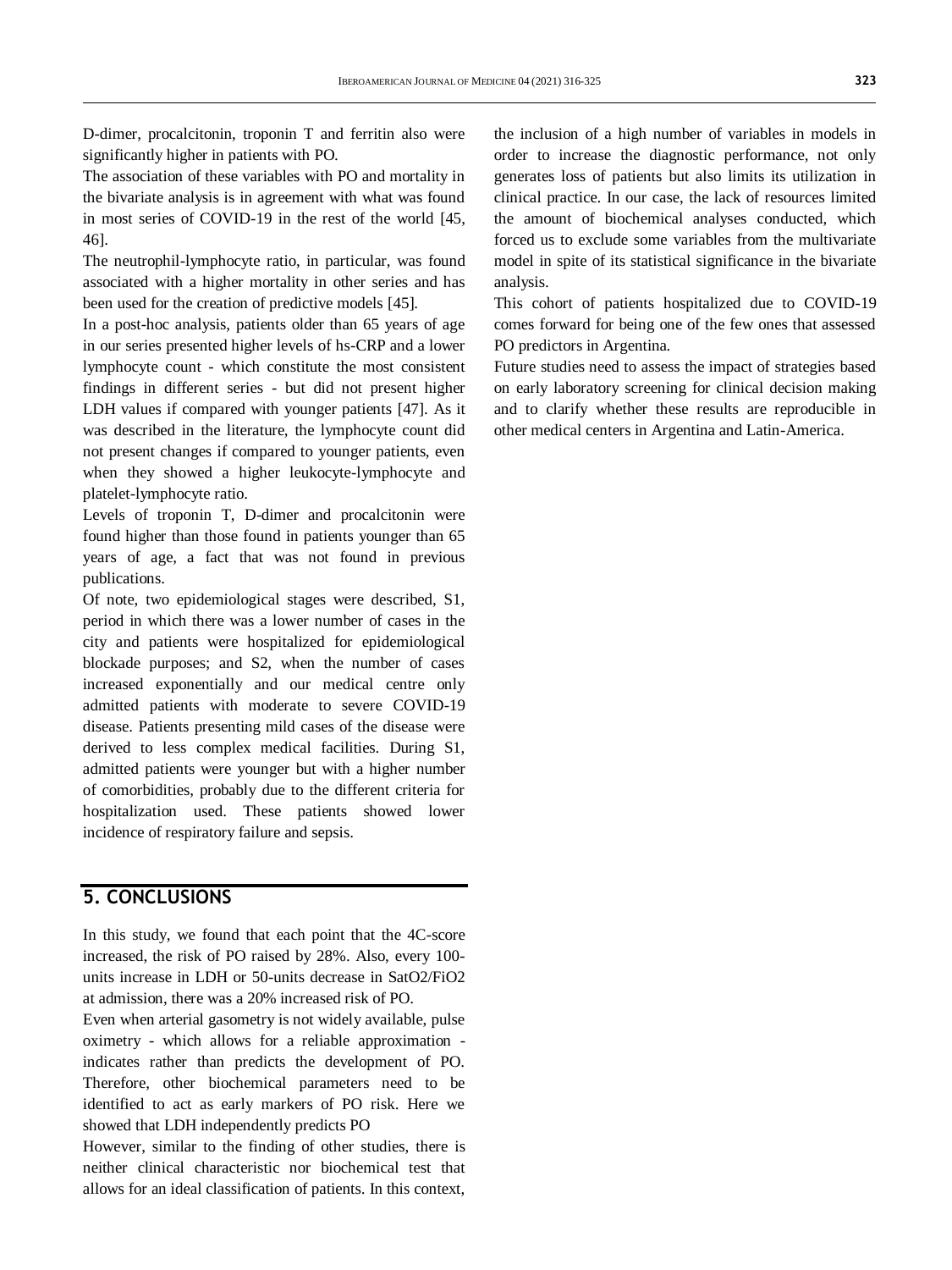### **6. REFERENCES**

*1. WHO Director-General's opening remarks at the media briefing on COVID-19 - 11 March 2020. Available from[: https://www.who.int/es/director](https://www.who.int/es/director-general/speeches/detail/who-director-general-s-opening-remarks-at-the-media-briefing-on-covid-19---11-march-2020)[general/speeches/detail/who-director-general-s-opening-remarks-at-the](https://www.who.int/es/director-general/speeches/detail/who-director-general-s-opening-remarks-at-the-media-briefing-on-covid-19---11-march-2020)[media-briefing-on-covid-19---11-march-2020](https://www.who.int/es/director-general/speeches/detail/who-director-general-s-opening-remarks-at-the-media-briefing-on-covid-19---11-march-2020) (accessed May 2021).*

*2. Argentinean Ministry of Health. Epidemiological information. Available from: [https://www.argentina.gob.ar/salud/coronavirus-COVID-19/sala](https://www.argentina.gob.ar/salud/coronavirus-COVID-19/sala-situacion)[situacion](https://www.argentina.gob.ar/salud/coronavirus-COVID-19/sala-situacion) (accessed July 2021).*

*3. Schönfeld D, Arias S, Bossio JC, Fernández H, Gozal D, Pérez-Chada D. Clinical presentation and outcomes of the first patients with COVID-19 in Argentina: Results of 207079 cases from a national database. PLoS One. 2021;16(2):e0246793. doi[: 10.1371/journal.pone.0246793.](https://doi.org/10.1371/journal.pone.0246793)*

*4. Rearte A, Baldani AEM, Barcena Barbeira P, Domínguez CS, Laurora MA,*  Pesce M, et al. Epidemiological characteristics of the first 116 974 cases of *COVID-19 in Argentina, 2020. Rev Argent Salud Pública. 2020;12(Supl COVID-19):1-9.*

*5. Wang D, Hu B, Hu C, Zhu F, Liu X, Zhang J, et al. Clinical Characteristics of 138 Hospitalized Patients With 2019 Novel Coronavirus-Infected Pneumonia in Wuhan, China. JAMA. 2020;323(11):1061-9. doi: [10.1001/jama.2020.1585.](https://doi.org/10.1001/jama.2020.1585)*

*6. Guan WJ, Ni ZY, Hu Y, Liang WH, Ou CQ, He JX, et al, Zhong NS; China Medical Treatment Expert Group for Covid-19. Clinical Characteristics of Coronavirus Disease 2019 in China. N Engl J Med. 2020;382(18):1708-20. doi[: 10.1056/NEJMoa2002032.](https://doi.org/10.1056/nejmoa2002032)*

*7. Zhou F, Yu T, Du R, Fan G, Liu Y, Liu Z, et al, Cao B. Clinical course and risk factors for mortality of adult inpatients with COVID-19 in Wuhan, China: a retrospective cohort study. Lancet. 2020;395(10229):1054-62. doi: [10.1016/S0140-6736\(20\)30566-3.](https://doi.org/10.1016/s0140-6736(20)30566-3)*

*8. Wan S, Xiang Y, Fang W, Zheng Y, Li B, Hu Y, et al. Clinical features and treatment of COVID-19 patients in northeast Chongqing. J Med Virol. 2020;92(7):797-806. doi[: 10.1002/jmv.25783.](https://doi.org/10.1002/jmv.25783)*

*9. Huang C, Wang Y, Li X, Ren L, Zhao J, Hu Y, et al. Clinical features of patients infected with 2019 novel coronavirus in Wuhan, China. Lancet. 2020;395(10223):497-506. doi[: 10.1016/S0140-6736\(20\)30183-5.](https://doi.org/10.1016/s0140-6736(20)30183-5)*

*10. Ruan Q, Yang K, Wang W, Jiang L, Song J. Clinical predictors of mortality due to COVID-19 based on an analysis of data of 150 patients from Wuhan, China. Intensive Care Med. 2020;46(5):846-8. doi: [10.1007/s00134-020-](https://doi.org/10.1007/s00134-020-05991-x) [05991-x.](https://doi.org/10.1007/s00134-020-05991-x)*

*11. Wu C, Chen X, Cai Y, Xia J, Zhou X, Xu S, et al. Risk Factors Associated With Acute Respiratory Distress Syndrome and Death in Patients With Coronavirus Disease 2019 Pneumonia in Wuhan, China. JAMA Intern Med. 2020;180(7):934-43. doi[: 10.1001/jamainternmed.2020.0994.](https://doi.org/10.1001/jamainternmed.2020.0994)*

*12. Martínez Chamorro E, Díez Tascón A, Ibáñez Sanz L, Ossaba Vélez S, Borruel Nacenta S. Radiologic diagnosis of patients with COVID-19. Radiologia (Engl Ed). 2021;63(1):56-73. doi[: 10.1016/j.rx.2020.11.001.](https://doi.org/10.1016/j.rx.2020.11.001)*

*13. Ojha V, Mani A, Pandey NN, Sharma S, Kumar S. CT in coronavirus disease 2019 (COVID-19): a systematic review of chest CT findings in 4410 adult patients. Eur Radiol. 2020;30(11):6129-38. doi[: 10.1007/s00330-020-](https://doi.org/10.1007/s00330-020-06975-7) [06975-7.](https://doi.org/10.1007/s00330-020-06975-7)*

*14. Petrilli CM, Jones SA, Yang J, Rajagopalan H, O'Donnell L, Chernyak Y, et al. Factors associated with hospital admission and critical illness among 5279 people with coronavirus disease 2019 in New York City: prospective cohort study. BMJ. 2020;369:m1966. doi[: 10.1136/bmj.m1966.](https://doi.org/10.1136/bmj.m1966)*

*15. Williamson EJ, Walker AJ, Bhaskaran K, Bacon S, Bates C, Morton CE, et al. Factors associated with COVID-19-related death using OpenSAFELY. Nature. 2020;584(7821):430-6. doi[: 10.1038/s41586-020-2521-4.](https://doi.org/10.1038/s41586-020-2521-4)*

*16. Tian W, Jiang W, Yao J, Nicholson CJ, Li RH, Sigurslid HH, et al. Predictors of mortality in hospitalized COVID-19 patients: A systematic review and meta-analysis. J Med Virol. 2020;92(10):1875-83. doi[: 10.1002/jmv.26050.](https://doi.org/10.1002/jmv.26050)*

*17. Knight SR, Ho A, Pius R, Buchan I, Carson G, Drake TM, et al. Risk stratification of patients admitted to hospital with covid-19 using the ISARIC WHO Clinical Characterisation Protocol: development and validation of the 4C Mortality Score. BMJ. 2020;370:m3339. doi[: 10.1136/bmj.m3339.](https://doi.org/10.1136/bmj.m3339)*

*18. Ageno W, Cogliati C, Perego M, Girelli D, Crisafulli E, Pizzolo F, et al. Clinical risk scores for the early prediction of severe outcomes in patients hospitalized for COVID-19. Intern Emerg Med. 2021;16(4):989-96. doi: [10.1007/s11739-020-02617-4.](https://doi.org/10.1007/s11739-020-02617-4)*

*19. Xie J, Hungerford D, Chen H, Abrams ST, Li S, Wang G, et al. Development and external validation of a prognostic multivariable model on admission for hospitalized patients with COVID-19. medRxiv. 2020;2020.03.28.20045997. doi[: 10.1101/2020.03.28.20045997.](https://doi.org/10.1101/2020.03.28.20045997)*

*20. Zhou W, Wang W, Wang H, Lu R, Tan W. First infection by all four nonsevere acute respiratory syndrome human coronaviruses takes place during childhood. BMC Infect Dis. 2013;13:433. doi[: 10.1186/1471-2334-13-433.](https://doi.org/10.1186/1471-2334-13-433)*

*21. Glick JH Jr. Serum lactate dehydrogenase isoenzyme and total lactate dehydrogenase values in health and disease, and clinical evaluation of these tests by means of discriminant analysis. Am J Clin Pathol. 1969;52(3):320-8. doi[: 10.1093/ajcp/52.3.320.](https://doi.org/10.1093/ajcp/52.3.320)*

*22. Orlacchio A, Gasparrini F, Roma S, Ravà MS, Salvatori E, Morosetti D, et al. Correlations between chest-CT and laboratory parameters in SARS-CoV-2 pneumonia: A single-center study from Italy. Medicine (Baltimore). 2021;100(14):e25310. doi[: 10.1097/MD.0000000000025310.](https://doi.org/10.1097/md.0000000000025310)*

*23. Antonio GE, Ooi CG, Wong KT, Tsui EL, Wong JS, Sy AN, et al. Radiographic-clinical correlation in severe acute respiratory syndrome: study of 1373 patients in Hong Kong. Radiology. 2005;237(3):1081-90. doi: [10.1148/radiol.2373041919.](https://doi.org/10.1148/radiol.2373041919)*

*24. Zhou M, Dong C, Li C, Wang Y, Liao H, Shi H, et al. Longitudinal changes in COVID-19 clinical measures and correlation with the extent of CT lung abnormalities. Int J Med Sci. 2021;18(5):1277-84. doi[: 10.7150/ijms.51279.](https://doi.org/10.7150/ijms.51279)*

*25. Garibaldi BT, Fiksel J, Muschelli J, Robinson ML, Rouhizadeh M, Perin J, et al. Patient Trajectories Among Persons Hospitalized for COVID-19 : A Cohort Study. Ann Intern Med. 2021;174(1):33-41. doi[: 10.7326/M20-3905.](https://doi.org/10.7326/m20-3905)*

*26. Salje H, Tran Kiem C, Lefrancq N, Courtejoie N, Bosetti P, Paireau J, et al. Estimating the burden of SARS-CoV-2 in France. Science. 2020;369(6500):208-11. doi[: 10.1126/science.abc3517.](https://doi.org/10.1126/science.abc3517)*

*27. Richardson S, Hirsch JS, Narasimhan M, Crawford JM, McGinn T, Davidson KW, et al. Presenting Characteristics, Comorbidities, and Outcomes Among 5700 Patients Hospitalized With COVID-19 in the New York City Area. JAMA. 2020;323(20):2052-9. doi[: 10.1001/jama.2020.6775.](https://doi.org/10.1001/jama.2020.6775)*

*28. Grasselli G, Zangrillo A, Zanella A, Antonelli M, Cabrini L, Castelli A, et al. Baseline Characteristics and Outcomes of 1591 Patients Infected With SARS-CoV-2 Admitted to ICUs of the Lombardy Region, Italy. JAMA. 2020;323(16):1574-81. doi[: 10.1001/jama.2020.5394.](https://doi.org/10.1001/jama.2020.5394)*

*29. Grasselli G, Greco M, Zanella A, Albano G, Antonelli M, Bellani G, et al. Risk Factors Associated With Mortality Among Patients With COVID-19 in Intensive Care Units in Lombardy, Italy. JAMA Intern Med. 2020 Oct 1;180(10):1345-55. doi[: 10.1001/jamainternmed.2020.3539.](https://doi.org/10.1001/jamainternmed.2020.3539)*

*30. Miller EJ, Linge HM. Age-Related Changes in Immunological and Physiological Responses Following Pulmonary Challenge. Int J Mol Sci. 2017;18(6):1294. doi[: 10.3390/ijms18061294.](https://doi.org/10.3390/ijms18061294)*

*31. Liu Y, Mao B, Liang S, Yang JW, Lu HW, Chai YH, et al. Association between age and clinical characteristics and outcomes of COVID-19. Eur Respir J. 2020;55(5):2001112. doi[: 10.1183/13993003.01112-2020.](https://doi.org/10.1183/13993003.01112-2020)*

*32. Chen Y, Klein SL, Garibaldi BT, Li H, Wu C, Osevala NM, et al. Aging in COVID-19: Vulnerability, immunity and intervention. Ageing Res Rev. 2021;65:101205. doi[: 10.1016/j.arr.2020.101205.](https://doi.org/10.1016/j.arr.2020.101205)*

*33. Lipsitch M, Grad YH, Sette A, Crotty S. Cross-reactive memory T cells and herd immunity to SARS-CoV-2. Nat Rev Immunol. 2020;20(11):709-13. doi: [10.1038/s41577-020-00460-4.](https://doi.org/10.1038/s41577-020-00460-4)*

*34. Beretta A, Cranage M, Zipeto D. Is Cross-Reactive Immunity Triggering COVID-19 Immunopathogenesis? Front Immunol. 2020;11:567710. doi: [10.3389/fimmu.2020.567710.](https://doi.org/10.3389/fimmu.2020.567710)*

*35. Cristiani L, Mancino E, Matera L, Nenna R, Pierangeli A, Scagnolari C, et al. Will children reveal their secret? The coronavirus dilemma. Eur Respir J. 2020;55(4):2000749. doi[: 10.1183/13993003.00749-2020.](https://doi.org/10.1183/13993003.00749-2020)*

*36. Ebmeier S, Cunnington AJ. What do differences in case fatality ratios between children and adults tell us about COVID-19? Eur Respir J. 2020;56(1):2001601. doi[: 10.1183/13993003.01601-2020.](https://doi.org/10.1183/13993003.01601-2020)*

*37. Nasiri MJ, Haddadi S, Tahvildari A, Farsi Y, Arbabi M, Hasanzadeh S, et al. COVID-19 Clinical Characteristics, and Sex-Specific Risk of Mortality: Systematic Review and Meta-Analysis. Front Med (Lausanne). 2020;7:459. doi: [10.3389/fmed.2020.00459.](https://doi.org/10.3389/fmed.2020.00459)*

*38. Pradhan A, Olsson PE. Sex differences in severity and mortality from COVID-19: are males more vulnerable? Biol Sex Differ. 2020;11(1):53. doi: [10.1186/s13293-020-00330-7.](https://doi.org/10.1186/s13293-020-00330-7)*